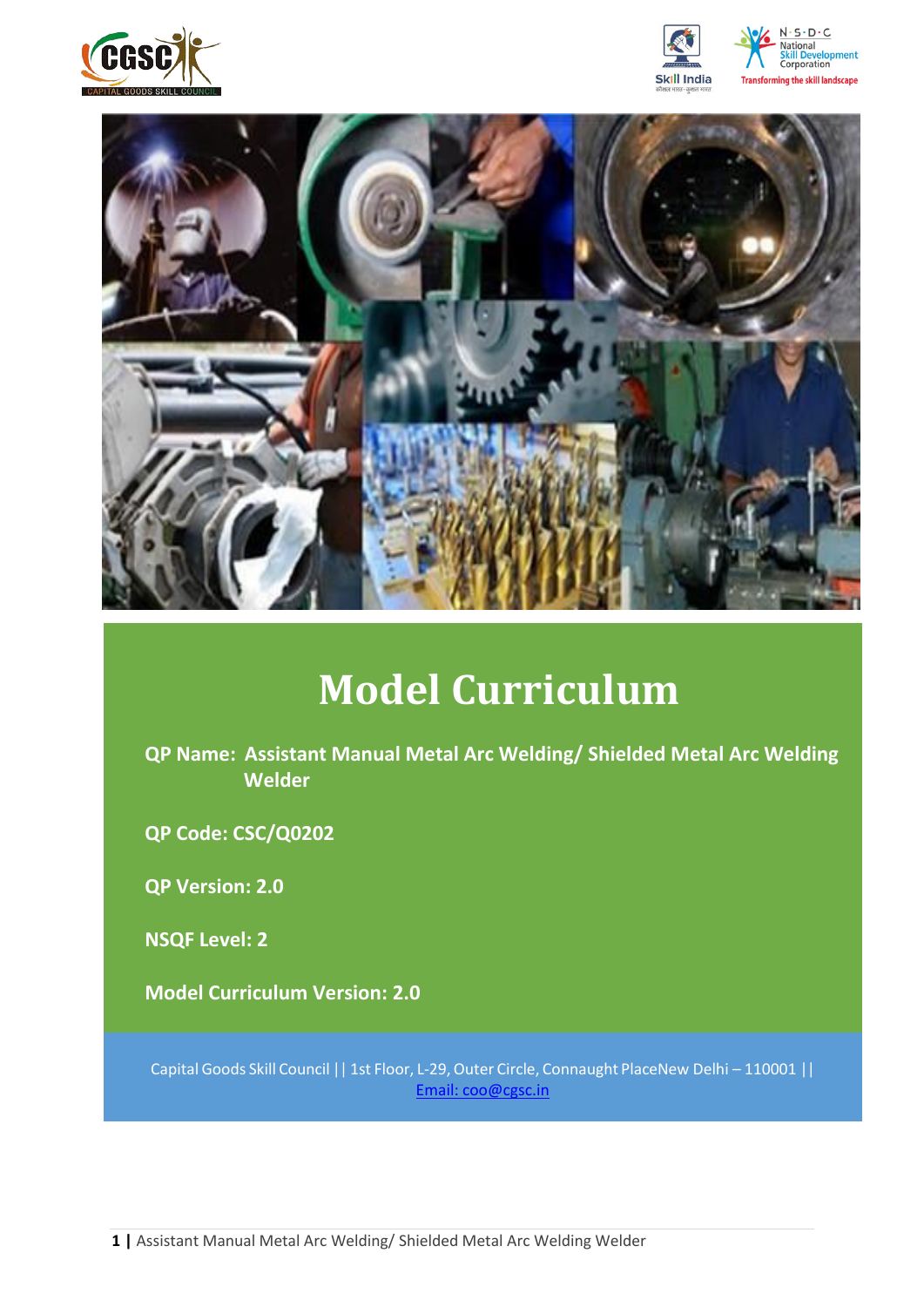



## **Table of Contents**

| Module 1: Introduction to the role of an Assistant Manual Metal Arc Welding/ Shielded Metal Arc |  |
|-------------------------------------------------------------------------------------------------|--|
|                                                                                                 |  |
| Module 3: Process of coordinating with co-workers to achieve work efficiency 10                 |  |
|                                                                                                 |  |
|                                                                                                 |  |
|                                                                                                 |  |
|                                                                                                 |  |
|                                                                                                 |  |
|                                                                                                 |  |
|                                                                                                 |  |
|                                                                                                 |  |
|                                                                                                 |  |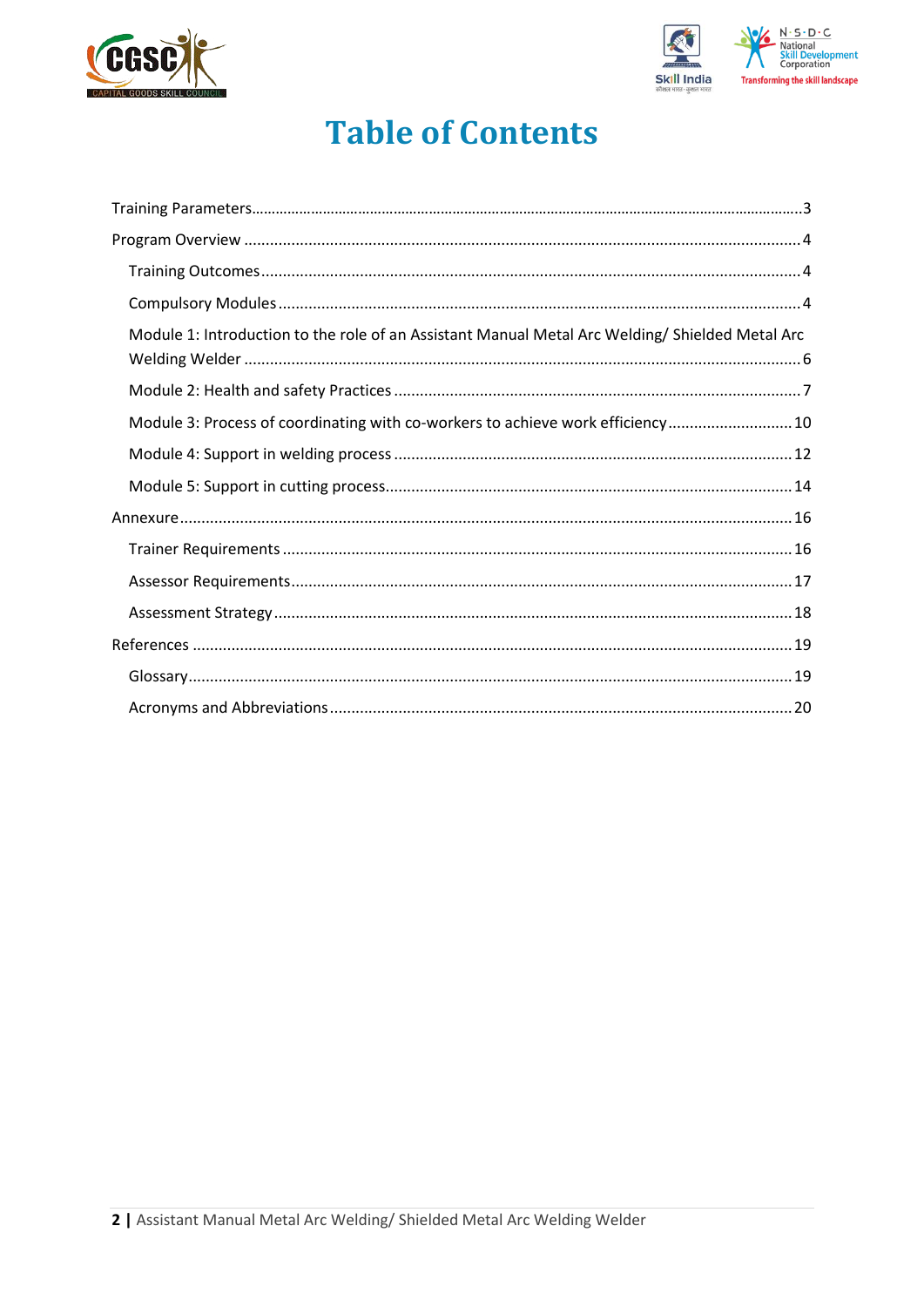



## **Training Parameters**

<span id="page-2-0"></span>

| <b>Sector</b>                                                     | <b>Capital Goods</b>                                                                                                                                                                                                              |
|-------------------------------------------------------------------|-----------------------------------------------------------------------------------------------------------------------------------------------------------------------------------------------------------------------------------|
| Sub-Sector                                                        | 1. Machine Tools<br>2. Dies, Moulds and Press Tools<br>3. Plastics Manufacturing Machinery<br>4. Textile Manufacturing Machinery<br>5. Process Plant Machinery<br>6. Electrical and Power Machinery<br>7. Light Engineering Goods |
| <b>Occupation</b>                                                 | <b>Welding and Cutting</b>                                                                                                                                                                                                        |
| Country                                                           | India                                                                                                                                                                                                                             |
| <b>NSQF Level</b>                                                 | $\overline{2}$                                                                                                                                                                                                                    |
| Aligned to NCO/ISCO/ISIC Code                                     | NCO-2015/7212.0200                                                                                                                                                                                                                |
| <b>Minimum Educational Qualification and</b><br><b>Experience</b> | Ability to read and write, wherever required<br>or<br>5th Class                                                                                                                                                                   |
| <b>Pre-Requisite License or Training</b>                          | <b>NA</b>                                                                                                                                                                                                                         |
| <b>Minimum Job Entry Age</b>                                      | 18 years                                                                                                                                                                                                                          |
| <b>Last Reviewed On</b>                                           | 31/03/2022                                                                                                                                                                                                                        |
| <b>Next Review Date</b>                                           | 31/03/2025                                                                                                                                                                                                                        |
| <b>NSQC Approval Date</b>                                         | 31/03/2022                                                                                                                                                                                                                        |
| <b>QP Version</b>                                                 | 2.0                                                                                                                                                                                                                               |
| <b>Model Curriculum Creation Date</b>                             | 31/03/2022                                                                                                                                                                                                                        |
| Model Curriculum Valid Up to Date                                 | 31/03/2025                                                                                                                                                                                                                        |
| <b>Model Curriculum Version</b>                                   | 2.0                                                                                                                                                                                                                               |
| <b>Minimum Duration of the Course</b>                             | 300 Hours 00 Minutes                                                                                                                                                                                                              |
| <b>Maximum Duration of the Course</b>                             | 300 Hours 00 Minutes                                                                                                                                                                                                              |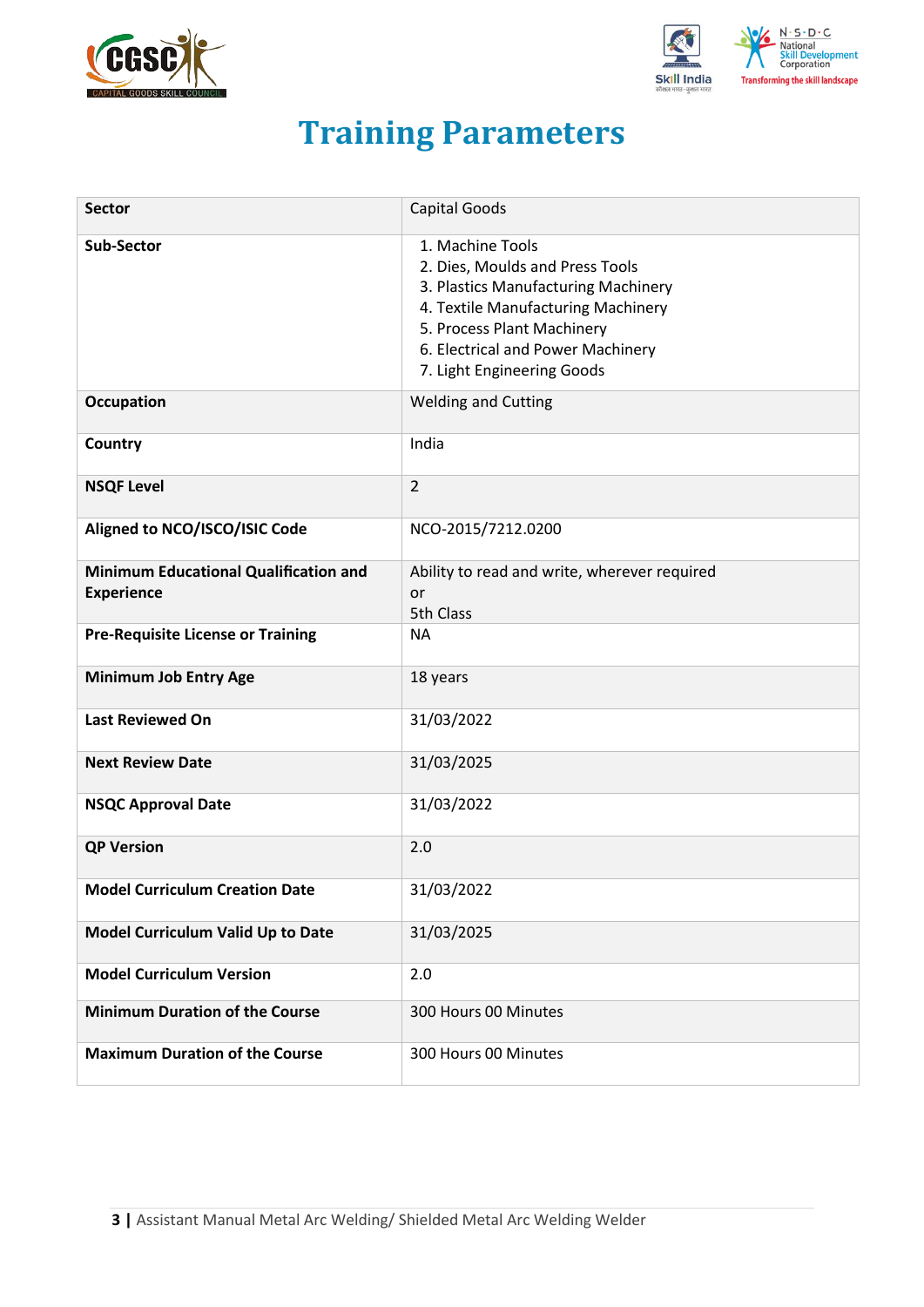



## **Program Overview**

<span id="page-3-0"></span>This section summarizes the end objectives of the program along with its duration.

### <span id="page-3-1"></span>**Training Outcomes**

<span id="page-3-2"></span>At the end of the program, the learner should have acquired the listed knowledge and skills.

- Perform preparatory activities such as identification of raw material, tools and equipment, lifting of workpiece, inspection of tools and equipment etc.
- Support MMAW welder during welding and cutting process by following organisational procedure.
- Perform and support MMAW welder during post-welding and cutting operations such as inspection, quality check, cleaning etc.
- Work effectively and efficiently as per schedules and timelines.
- Implement safety practices.
- Optimize the use of resources to ensure less wastage and maximum conservation.

### **Compulsory Modules**

The table lists the modules and their duration corresponding to the Compulsory NOS of the QP.

| <b>NOS and Module Details</b>                                                                                                 | <b>Theory</b><br><b>Duration</b> | <b>Practical</b><br><b>Duration</b> | On-the-Job<br><b>Training</b><br><b>Duration</b><br>(Mandatory) | On-the-Job<br><b>Training Duration</b><br>(Recommended) | <b>Total</b><br><b>Duration</b> |
|-------------------------------------------------------------------------------------------------------------------------------|----------------------------------|-------------------------------------|-----------------------------------------------------------------|---------------------------------------------------------|---------------------------------|
| <b>Bridge Module</b>                                                                                                          |                                  |                                     |                                                                 |                                                         |                                 |
| Module 1: Introduction to the<br>role of an Assistant Manual<br>Metal Arc Welding/Shielded<br>Metal Arc Welding Welder        | 8:00                             | 0:00                                | 0:00                                                            | 00:00                                                   | 8:00                            |
| CSC/N1335 - Follow the<br>health and safety practices<br>at work<br><b>NOS Version-2.0</b><br><b>NSQF Level-3</b>             | 20:00                            | 40:00                               | 0:00                                                            | 0:00                                                    | 60:00                           |
| Module 2: Health and safety<br>practices                                                                                      | 20:00                            | 40:00                               | 0:00                                                            | 00:00                                                   | 60:00                           |
| CSC/N1336 - Coordinate with<br>co-workers to achieve work<br>efficiency<br><b>NOS Version-2.0</b><br><b>NSQF Level-3</b>      | 20:00                            | 30:00                               | 0:00                                                            | 00:00                                                   | 50:00                           |
| Module 3: Process of<br>coordinating with co-workers<br>to achieve work efficiency                                            | 20:00                            | 30:00                               | 0:00                                                            | 00:00                                                   | 50:00                           |
| CSC/N0202 - Support<br><b>MMAW welder in welding</b><br>and cutting process<br>NOS Version No. - 2.0<br><b>NSQF Level - 2</b> | 42:00                            | 140:00                              | 0:00                                                            | 00:00                                                   | 182:00                          |
| Module 4: Support in welding<br>process                                                                                       | 22:00                            | 70:00                               | 0:00                                                            | 00:00                                                   | 92:00                           |

**4 |** Assistant Manual Metal Arc Welding/ Shielded Metal Arc Welding Welder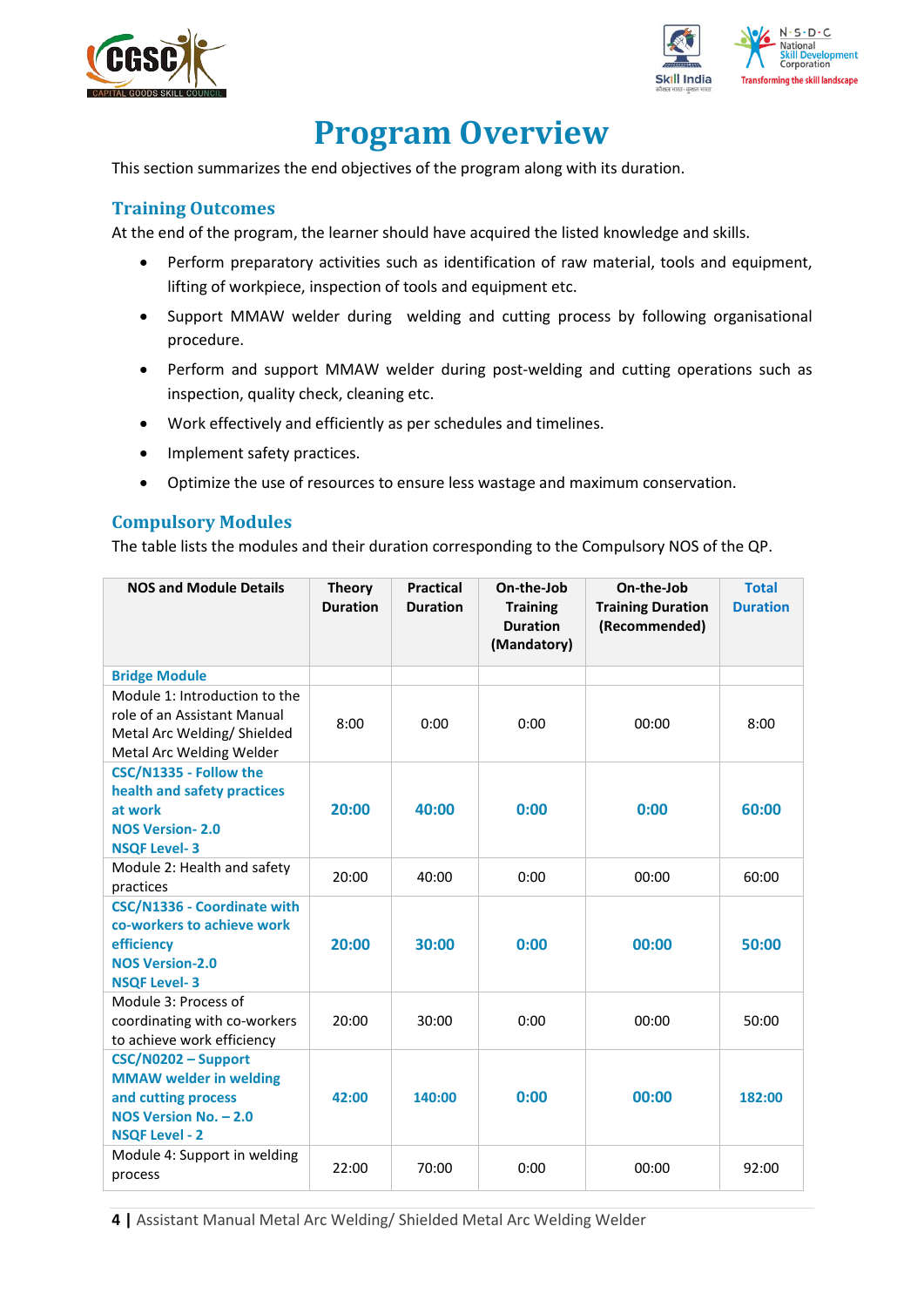



| Module 5: Support in cutting<br>process | 20:00 | 70:00  | 0:00 | 00:00 | 90:00  |
|-----------------------------------------|-------|--------|------|-------|--------|
| <b>Total Duration</b>                   | 90:00 | 210:00 | 0:00 | 00:00 | 300:00 |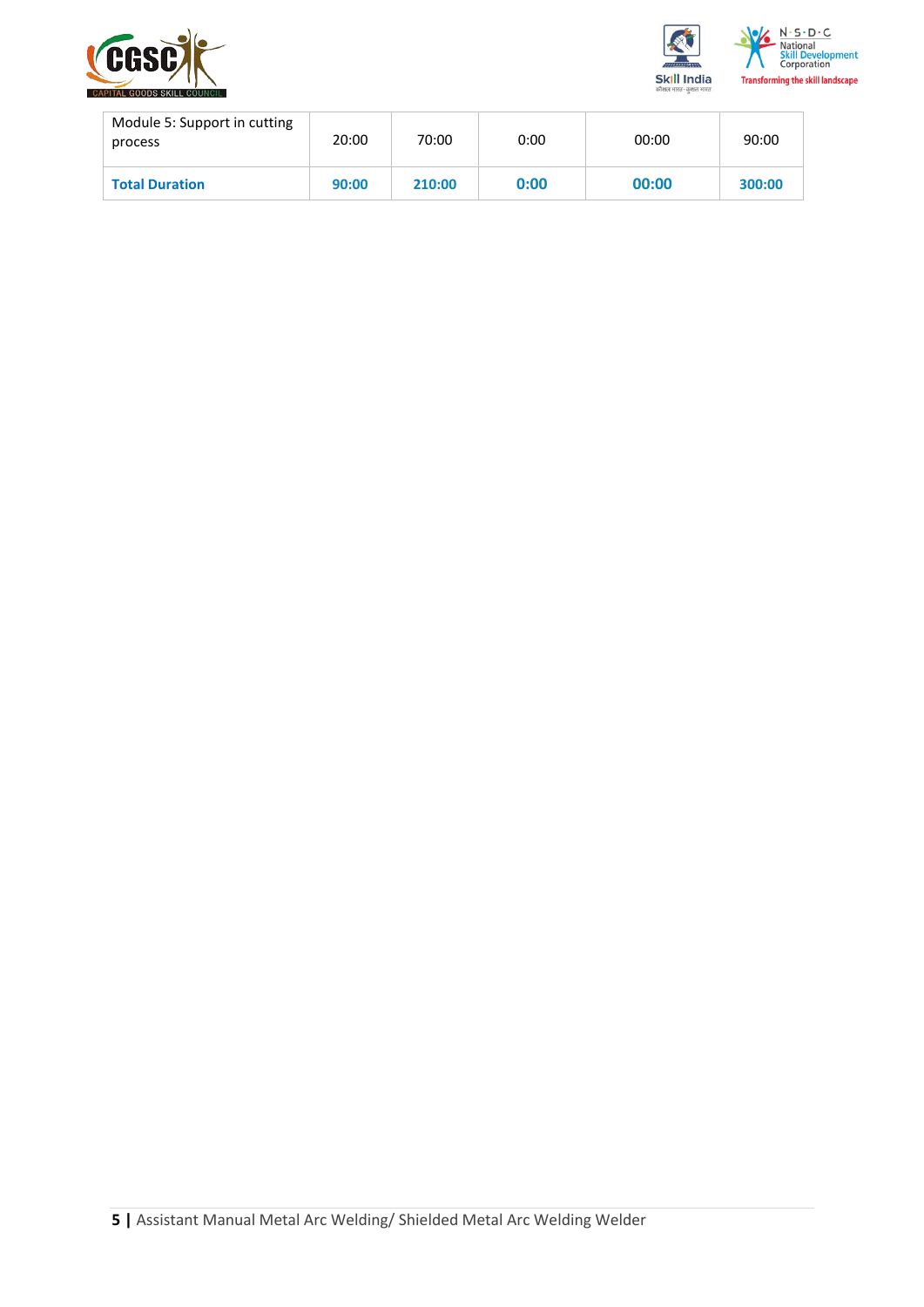



## **Module Details**

## **Module 1: Introduction to the role of an Assistant Manual Metal Arc Welding/ Shielded Metal Arc Welding Welder**

### *Bridge module*

#### **Terminal Outcomes:**

• Discuss the role and responsibilities of an Assistant Manual Metal Arc Welding/ Shielded Metal Arc Welding Welder.

| Duration: 08:00                                                                                                                                                                                                                                                                                                                                                                                                                                                                                                    | Duration: 00:00                          |
|--------------------------------------------------------------------------------------------------------------------------------------------------------------------------------------------------------------------------------------------------------------------------------------------------------------------------------------------------------------------------------------------------------------------------------------------------------------------------------------------------------------------|------------------------------------------|
| Theory - Key Learning Outcomes                                                                                                                                                                                                                                                                                                                                                                                                                                                                                     | <b>Practical - Key Learning Outcomes</b> |
| List the role and responsibilities of an<br>$\bullet$<br>Assistant Manual Metal Arc Welding/<br>Shielded Metal Arc Welding Welder.<br>Discuss the job opportunities of an<br>Assistant Manual Metal Arc Welding/<br>Shielded Metal Arc Welding Welder.<br>Describe the size and scope of the capital<br>٠<br>good industry and its sub-sectors.<br>Explain about Indian capital goods<br>manufacturing market.<br>Discuss the standards and procedures<br>٠<br>involved in the different operations of<br>welding. |                                          |
| <b>Classroom Aids:</b>                                                                                                                                                                                                                                                                                                                                                                                                                                                                                             |                                          |
| Whiteboard, marker pen, projector, standard checklists and schedules                                                                                                                                                                                                                                                                                                                                                                                                                                               |                                          |
| <b>Tools, Equipment and Other Requirements</b>                                                                                                                                                                                                                                                                                                                                                                                                                                                                     |                                          |
|                                                                                                                                                                                                                                                                                                                                                                                                                                                                                                                    |                                          |
|                                                                                                                                                                                                                                                                                                                                                                                                                                                                                                                    |                                          |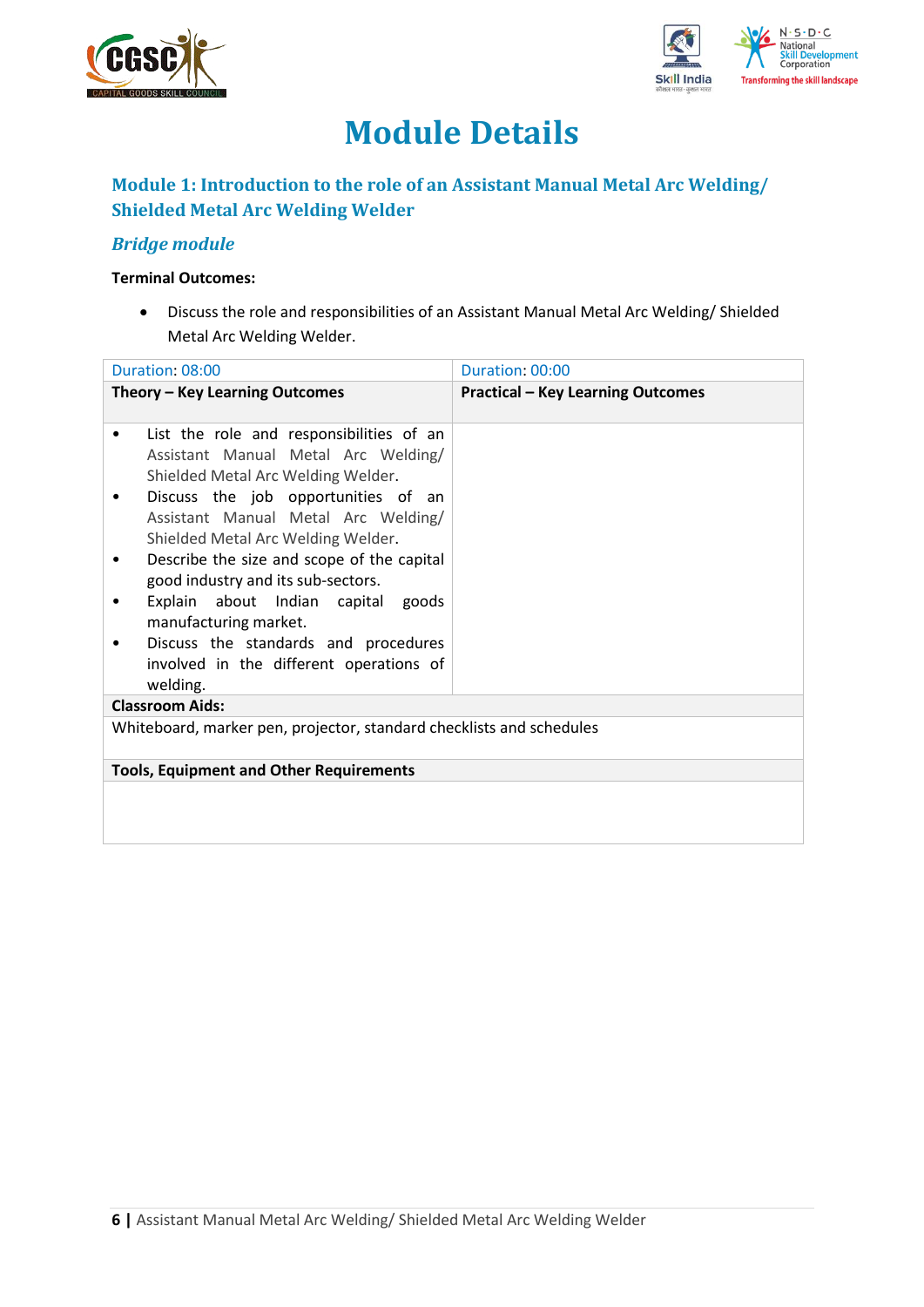



## **Module 2: Health and safety Practices** *Mapped to CSC/N1335 v2.0*

#### **Terminal Outcomes:**

- Demonstrate ways to maintain personal health and safety.
- Describe the process of assisting in hazard management.
- Explain how to check the first aid box, firefighting and safety equipment.
- Describe the process of assisting in waste management.
- Explain the importance of following the fire safety guidelines.
- Explain the importance of following the emergency and first-aid procedures.
- Demonstrate the process of carrying out relevant documentation and review.

| Duration: 20:00                                                                                                                                                                                                                                                                                                                                                                                                                                                                                                                                                                                                                                                                                                                                                                                                                                                                                                                                                                                                                                                                                                                                                                                                                                                                                                                                                                                                                                                                                      | Duration: 40:00                                                                                                                                                                                                                                                                                                                                                                                                                                                                                                                                                                                                                                                                                                                                                                                                                                                                                                                                                                                                                                                                     |
|------------------------------------------------------------------------------------------------------------------------------------------------------------------------------------------------------------------------------------------------------------------------------------------------------------------------------------------------------------------------------------------------------------------------------------------------------------------------------------------------------------------------------------------------------------------------------------------------------------------------------------------------------------------------------------------------------------------------------------------------------------------------------------------------------------------------------------------------------------------------------------------------------------------------------------------------------------------------------------------------------------------------------------------------------------------------------------------------------------------------------------------------------------------------------------------------------------------------------------------------------------------------------------------------------------------------------------------------------------------------------------------------------------------------------------------------------------------------------------------------------|-------------------------------------------------------------------------------------------------------------------------------------------------------------------------------------------------------------------------------------------------------------------------------------------------------------------------------------------------------------------------------------------------------------------------------------------------------------------------------------------------------------------------------------------------------------------------------------------------------------------------------------------------------------------------------------------------------------------------------------------------------------------------------------------------------------------------------------------------------------------------------------------------------------------------------------------------------------------------------------------------------------------------------------------------------------------------------------|
| Theory - Key Learning Outcomes                                                                                                                                                                                                                                                                                                                                                                                                                                                                                                                                                                                                                                                                                                                                                                                                                                                                                                                                                                                                                                                                                                                                                                                                                                                                                                                                                                                                                                                                       | <b>Practical - Key Learning Outcomes</b>                                                                                                                                                                                                                                                                                                                                                                                                                                                                                                                                                                                                                                                                                                                                                                                                                                                                                                                                                                                                                                            |
| Explain the recommended practices to be<br>$\bullet$<br>followed to ensure protection from<br>infections and transmission to others, such<br>as the use of hand sanitiser and face mask.<br>Explain the importance and process of<br>$\bullet$<br>checking the work conditions, assessing<br>the potential health and safety risks, and<br>take appropriate measures to mitigate<br>them.<br>Explain the importance and process of<br>$\bullet$<br>selecting and using the appropriate PPE<br>relevant to the task and work conditions.<br>Explain the recommended techniques to<br>$\bullet$<br>be followed while lifting and moving heavy<br>objects to avoid injury.<br>Explain the importance of following the<br>$\bullet$<br>manufacturer's instructions and workplace<br>safety guidelines while working on heavy<br>machinery, tools and equipment.<br>Explain the importance and process of<br>$\bullet$<br>identifying existing and potential hazards<br>at work.<br>Describe the process of assessing the<br>$\bullet$<br>potential risks and injuries associated with<br>the various hazards.<br>Explain how to prevent or<br>minimise<br>٠<br>different types of hazards.<br>Explain how<br>to<br>handle<br>and<br>store<br>$\bullet$<br>hazardous materials safely.<br>Explain the importance of ensuring the<br>$\bullet$<br>first aid box is updated with the relevant<br>first aid supplies.<br>Describe the process of checking and<br>testing the firefighting and various safety | Demonstrate the use of appropriate<br>$\bullet$<br>Personal<br>Protective<br>Equipment<br>(PPE)<br>relevant to the task and work conditions.<br>Demonstrate how to handle hazardous<br>$\bullet$<br>materials safely.<br>Demonstrate the process of testing the<br>$\bullet$<br>firefighting and various safety equipment<br>to ensure they are in usable condition.<br>Demonstrate the process of recycling and<br>$\bullet$<br>different<br>disposing<br>types<br>of<br>waste<br>appropriately.<br>Demonstrate how to use the appropriate<br>$\bullet$<br>type of fire extinguisher to extinguish<br>different types of fires safely.<br>how<br>administer<br>Demonstrate<br>to<br>$\bullet$<br>appropriate first aid to the<br>injured<br>personnel.<br>Demonstrate the process of performing<br>$\bullet$<br>Cardiopulmonary Resuscitation (CPR) on a<br>potential victim of cardiac arrest.<br>Demonstrate the process of carrying out<br>$\bullet$<br>appropriate documentation following a<br>health and safety incident at work,<br>including all the required information. |

**7 |** Assistant Manual Metal Arc Welding/ Shielded Metal Arc Welding Welder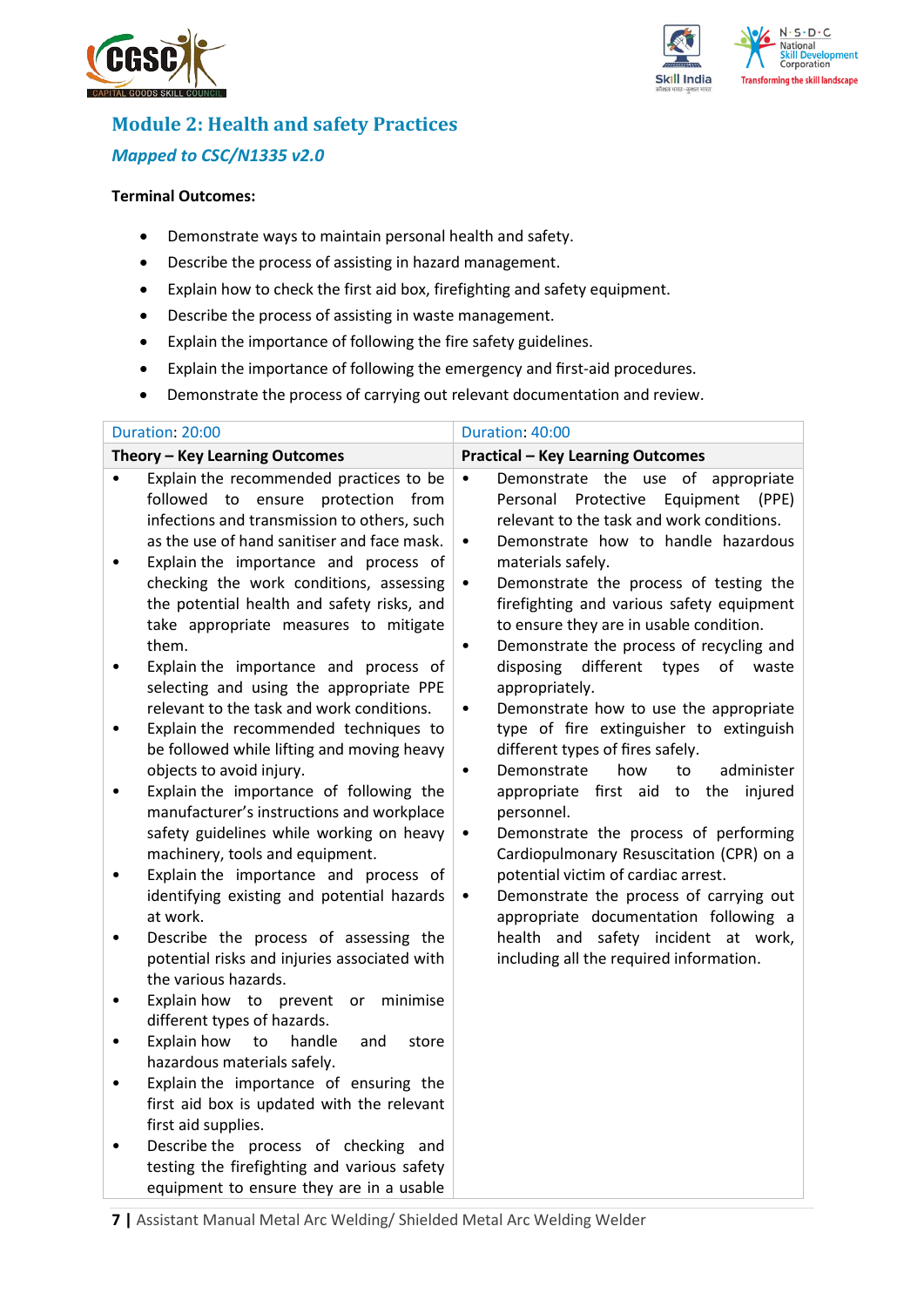





condition.

- Explain the criteria for segregating waste into appropriate categories.
- Describe the appropriate methods for recycling recyclable waste.
- Describe the process of disposing of the non-recyclable waste safely and the applicable regulations.
- Explain the use of different types of fire extinguishers to extinguish different types of fires.
- State the recommended practices to be followed for a safe rescue during a fire emergency.
- Explain how to request assistance from the fire department to extinguish a serious fire.
- Explain the appropriate practices to be followed during workplace emergencies to ensure safety and minimise loss to organisational property.
- State the common health and safety hazards present in a work environment, associated risks, and how to mitigate them.
- State the safe working practices to be followed while working at various hazardous sites and using electrical equipment.
- Explain the importance of ensuring easy access to firefighting and safety equipment.
- Explain the appropriate preventative and remedial actions to be taken in the case of exposure to toxic materials, such as poisonous chemicals and gases.
- Explain various causes of fire in different work environments and the recommended precautions to be taken to prevent fire accidents.
- Describe different methods of extinguishing fire.
- List different materials used for extinguishing fire.
- Explain the applicable rescue techniques to be followed during a fire emergency.
- Explain the importance of placing safety signs and instructions at strategic locations in a workplace and following them.
- Explain different types of first aid treatment to be provided for different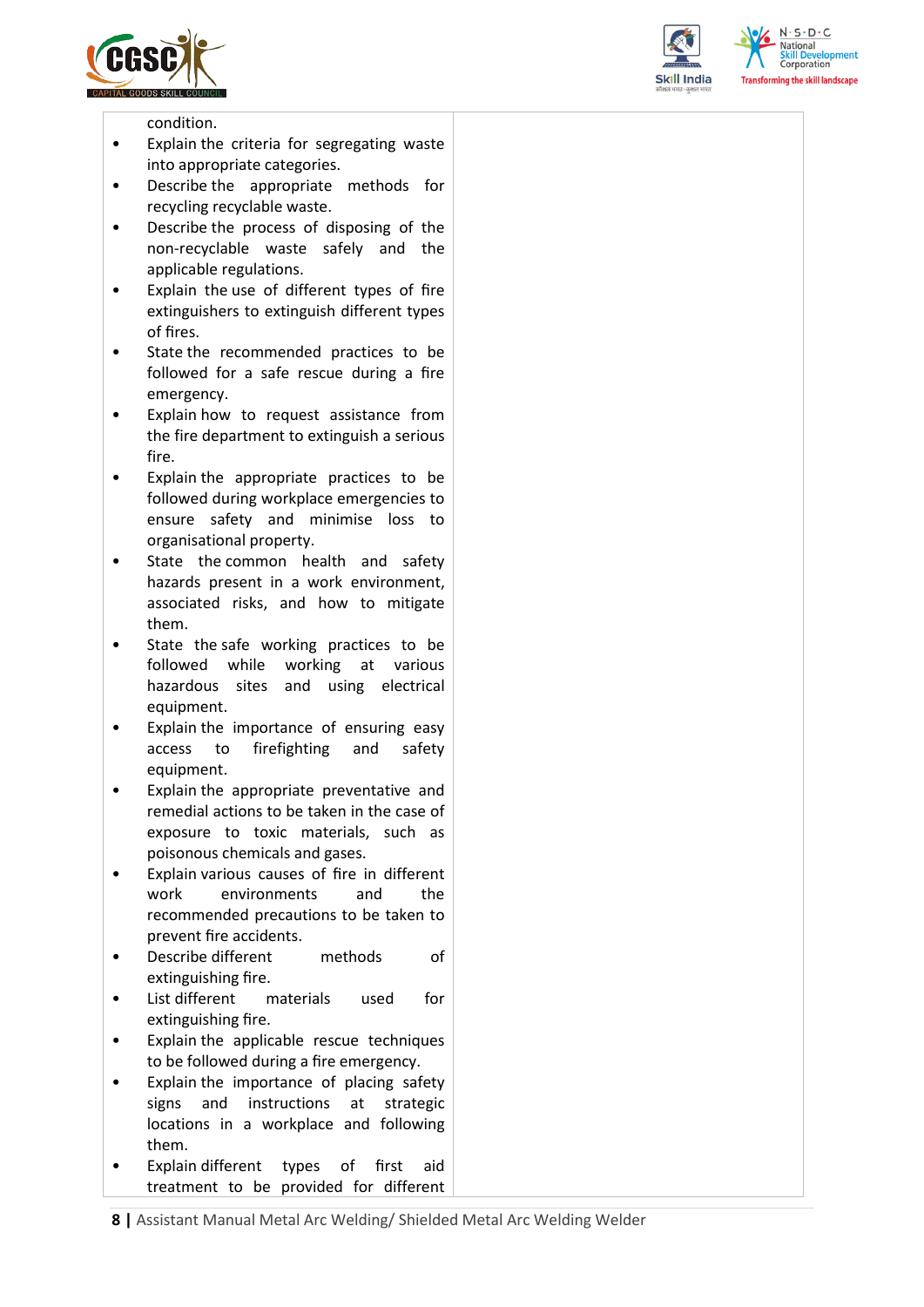





types of injuries.

- State the potential injuries associated with incorrect manual handling.
- Explain how to move an injured person safely.
- State various hazards associated with the use of various machinery, tools, implements, equipment and materials.
- Explain the importance of ensuring no obstruction and free access to fire exits.
- Explain how to free a person from electrocution safely.
- Explain how to administer appropriate first aid to an injured person.
- Explain how to perform Cardiopulmonary Resuscitation (CPR).
- Explain the importance of coordinating with the emergency services to request urgent medical assistance for persons requiring professional medical attention or hospitalisation.
- State the appropriate documentation to be carried out following a health and safety incident at work, and the relevant information to be included.
- Explain the importance and process of reviewing the health and safety conditions at work regularly or following an incident.
- Explain the importance and process of implementing appropriate changes to improve the health and safety conditions at work.

#### **Classroom Aids**

Computer, Projection Equipment, PowerPoint Presentation and Software, Facilitator's Guide, Participant's Handbook.

#### **Tools, Equipment and Other Requirements**

Personal Protective Equipment, Cleaning Equipment and Materials, Sanitizer, Soap, Mask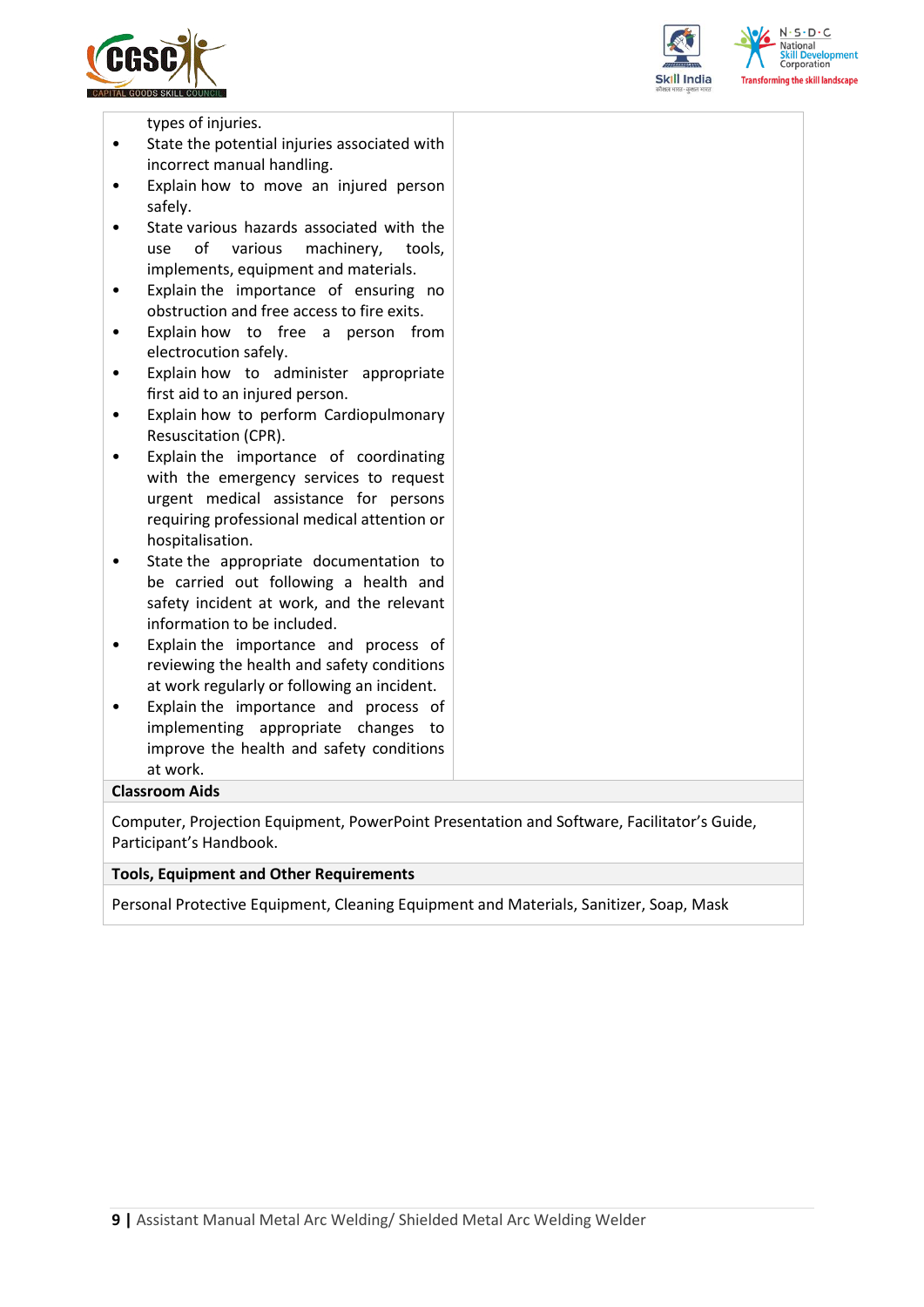



## **Module 3: Process of coordinating with co-workers to achieve work efficiency**

## *Mapped to CSC/N1336 v2.0*

#### **Terminal Outcomes:**

- Demonstrate ways to work and communicate effectively with co-workers.
- Discuss ways to promote diversity and inclusion at the workplace.

|   | Duration: 20:00                                                                                                                                                                | Duration: 30:00                                                                                                                                                                                                     |
|---|--------------------------------------------------------------------------------------------------------------------------------------------------------------------------------|---------------------------------------------------------------------------------------------------------------------------------------------------------------------------------------------------------------------|
|   | Theory - Key Learning Outcomes                                                                                                                                                 | <b>Practical - Key Learning Outcomes</b>                                                                                                                                                                            |
| ٠ | Explain the importance and process of<br>effective communication in the workplace.<br>to<br>effective<br>Explain the<br>barriers<br>communication and how to overcome<br>them. | Demonstrate the process of preparing the<br>$\bullet$<br>relevant documents and reports as per the<br>instructions,<br>providing<br>supervisor's<br>information<br>clearly<br>appropriate<br>and<br>systematically. |
| ٠ | Explain the importance of teamwork in an<br>organisation's and individual's success.<br>Explain the importance of active listening<br>in the work environment.                 | Demonstrate how to mentor and assist<br>$\bullet$<br>subordinates in the execution of their<br>work responsibilities.<br>Demonstrate the process of using various<br>$\bullet$                                      |
| ٠ | State the appropriate techniques to be<br>followed for active listening.<br>Explain the importance of tone and pitch                                                           | resources efficiently to ensure maximum<br>utilisation and minimum wastage.<br>Demonstrate how to communicate clearly<br>$\bullet$                                                                                  |
|   | ineffective communication.<br>Explain the importance of avoiding casual<br>expletives and unpleasant terms while<br>communicating professional circles.                        | and<br>politely<br>to<br>ensure<br>effective<br>communication with co-workers.<br>Demonstrate appropriate verbal and non-<br>$\bullet$<br>verbal communication that is respectful of                                |
|   | Explain the importance of maintaining<br>discipline and ethical behaviour at work.                                                                                             | genders and disability.                                                                                                                                                                                             |
|   | State the<br>common<br>for<br>reasons<br>interpersonal conflict and how to resolve<br>them.                                                                                    |                                                                                                                                                                                                                     |
|   | Explain the importance of developing<br>effective<br>working<br>relationships<br>for<br>professional success.                                                                  |                                                                                                                                                                                                                     |
|   | Describe the process of expressing and<br>addressing grievances appropriately and<br>effectively.                                                                              |                                                                                                                                                                                                                     |
|   | Explain the importance and process of<br>planning daily tasks to ensure their timely<br>completion and efficient use of time.                                                  |                                                                                                                                                                                                                     |
|   | Explain the importance of adhering to the<br>limits of authority at work.                                                                                                      |                                                                                                                                                                                                                     |
|   | Explain the importance of following the<br>quality<br>applicable<br>standards<br>and<br>timescales at work.                                                                    |                                                                                                                                                                                                                     |
|   | Explain the importance of coordinating<br>with co-workers to achieve the work<br>objectives efficiently.                                                                       |                                                                                                                                                                                                                     |
|   | Explain the<br>relevant<br>documentation<br>requirements.                                                                                                                      |                                                                                                                                                                                                                     |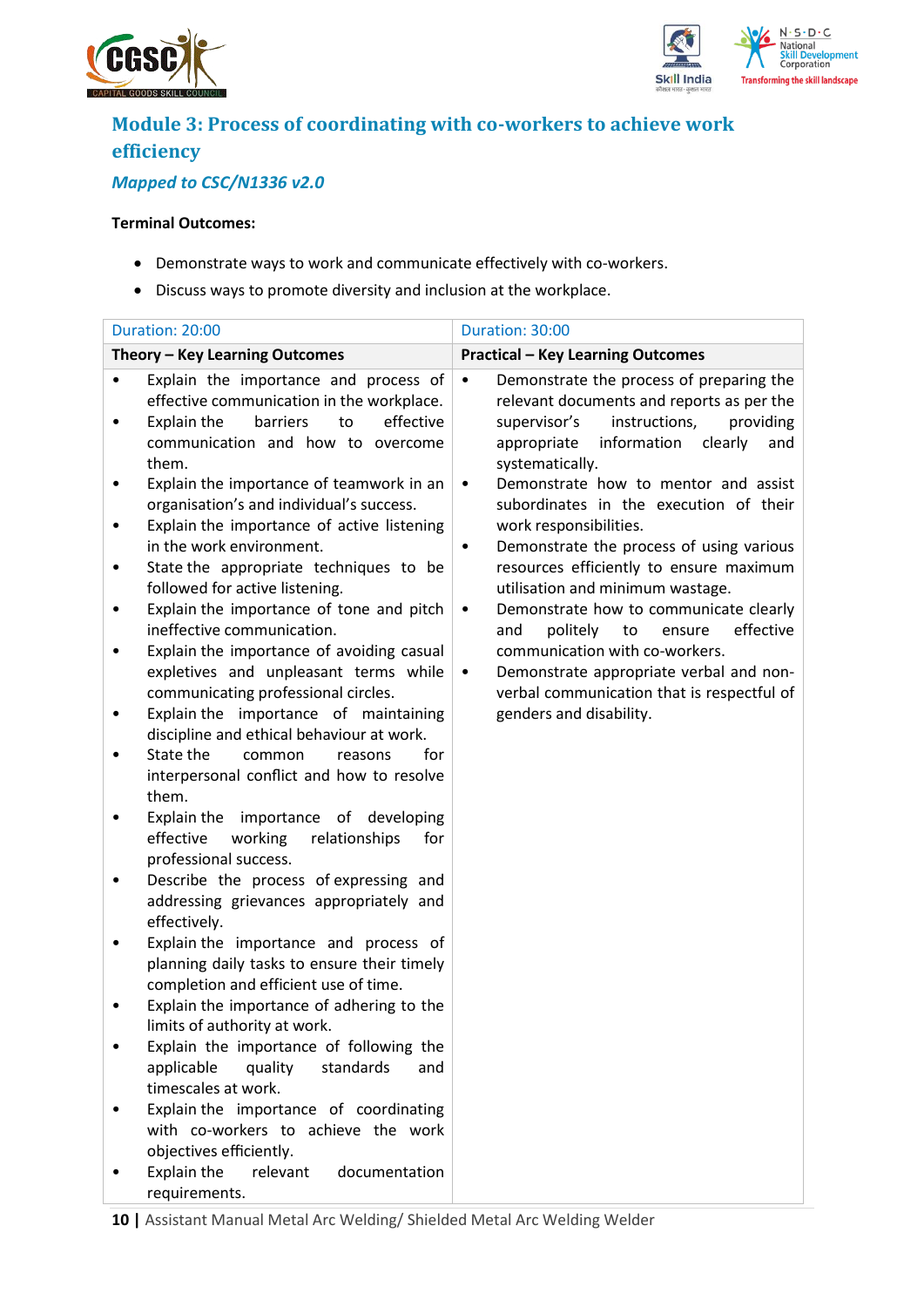



| Training Kit (Trainer Guide, Presentations). Whiteboard, Marker, Projector, Laptop<br><b>Tools, Equipment and Other Requirements</b>                                                  |  |
|---------------------------------------------------------------------------------------------------------------------------------------------------------------------------------------|--|
|                                                                                                                                                                                       |  |
| inappropriate behaviour e.g., harassment.<br><b>Classroom Aids:</b>                                                                                                                   |  |
| information to the authorised personnel.<br>Explain<br>the<br>procedure<br>to<br>report<br>٠                                                                                          |  |
| Explain the importance and process of<br>efficient and timely dissemination of                                                                                                        |  |
| Explain the recommended practices to be<br>followed at work to avoid and resolve<br>conflicts at work.                                                                                |  |
| efficiently to ensure maximum utilisation<br>and minimum wastage.                                                                                                                     |  |
| disruptions to work prevent them.<br>Explain how to use various resources                                                                                                             |  |
| responsibilities.<br>Explain how to identify<br>possible                                                                                                                              |  |
| Explain the importance and process of<br>mentoring and assisting subordinates in<br>execution<br>of<br>the<br>their<br>work                                                           |  |
| to deal with out of authority tasks and<br>concerns.                                                                                                                                  |  |
| Explain the importance of providing<br>$\bullet$<br>appropriate information<br>clearly<br>and<br>systematically in work documents.<br>State the escalation matrix to be followed<br>٠ |  |

NA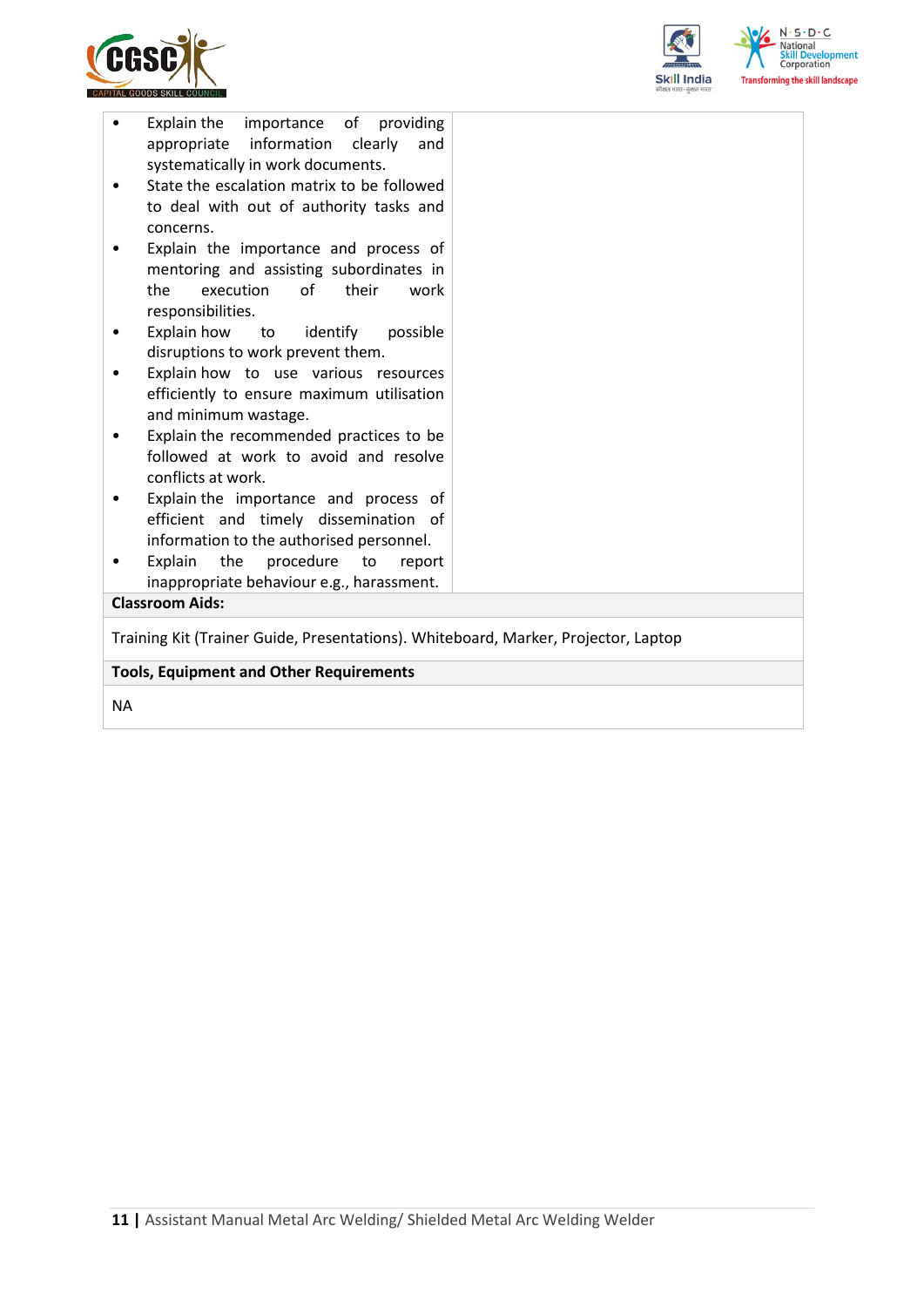



## **Module 4: Support in welding process**

## *Mapped to CSC/N0202, v2.0*

#### **Terminal Outcomes:**

- Identify tools and equipment required for MMAW operations.
- Perform the steps to carry out preparatory activities such as lifting of workpiece, inspection of tools and equipment, selection of workpiece etc.
- Demonstrate the process of welding process.
- Perform the steps to carry out post-welding activities.

|                | Duration: 22:00                                                                                                                                                                                                                                                                                                                                                                        | Duration: 70:00                                                                                                                                                                                                                                                                                                                                                                                                   |
|----------------|----------------------------------------------------------------------------------------------------------------------------------------------------------------------------------------------------------------------------------------------------------------------------------------------------------------------------------------------------------------------------------------|-------------------------------------------------------------------------------------------------------------------------------------------------------------------------------------------------------------------------------------------------------------------------------------------------------------------------------------------------------------------------------------------------------------------|
|                | Theory - Key Learning Outcomes                                                                                                                                                                                                                                                                                                                                                         | <b>Practical - Key Learning Outcomes</b>                                                                                                                                                                                                                                                                                                                                                                          |
| $\bullet$<br>٠ | Discuss basic principle of welding process.<br>Describe basic process of MMAW welding.<br>Describe different types of welds and<br>welding joints.<br>Describe different welding positions.<br>Discuss the information derived from the<br>job<br>orders,<br>Welding<br>Procedure<br>Specification (WPS) and<br>engineering<br>drawings and instructions received from<br>MMAW welder. | Read the drawing, WPS and job orders for<br>$\bullet$<br>identifying work requirements.<br>Apply appropriate ways of checking the<br>$\bullet$<br>input material, tools and equipment for<br>defects before use.<br>Demonstrate the<br>standard<br>operating<br>٠<br>procedure to use tools, equipment and<br>measuring instruments required during<br>job.<br>Show how to prepare the work area for<br>$\bullet$ |
|                | tools,<br>measuring<br>List<br>instruments,<br>equipment, accessories, consumables and<br>input material required during welding<br>work.                                                                                                                                                                                                                                              | welding activities.<br>Show how to prepare the materials and<br>$\bullet$<br>joint for welding process.<br>Show how to support welder during<br>$\bullet$                                                                                                                                                                                                                                                         |
|                | Explain the selection criteria of tools,<br>equipment, accessories, consumables,<br>measuring instruments and input material<br>for the welding work.                                                                                                                                                                                                                                  | setting of the welding apparatus and their<br>parameters as per the work instructions.<br>Demonstrate the procedure of installing<br>٠<br>the work pieces and fixture on the                                                                                                                                                                                                                                      |
|                | Discuss the organisational process of<br>collecting and arranging tools, equipment,<br>consumables,<br>accessories,<br>measuring<br>instruments and input material from the<br>store.                                                                                                                                                                                                  | aligning<br>with<br>the<br>apparatus<br>and<br>electrodes.<br>Demonstrate<br>organizational<br>specified<br>$\bullet$<br>procedure of starting MMAW machine<br>and support welder in performing MMAW                                                                                                                                                                                                              |
|                | Summarise the steps to be performed for<br>checking the input material, tools and                                                                                                                                                                                                                                                                                                      | process in all positions for producing<br>different type of joints.                                                                                                                                                                                                                                                                                                                                               |
|                | equipment before use.<br>Discuss the importance of maintaining<br>welding parameters as per the Work<br>Instructions (WI) and their impact on<br>quality and quantity of output product.<br>List the steps to be performed for joint                                                                                                                                                   | Read the measurement gauges<br>$\bullet$<br>and<br>monitor the process parameters to<br>maintain the quality standards.<br>Employ appropriate ways of measuring<br>$\bullet$<br>and comparing welded piece dimensions<br>with the specified dimensions in the job                                                                                                                                                 |
|                | preparation process.<br>List the steps to be performed for MMAW<br>process.                                                                                                                                                                                                                                                                                                            | orders.<br>Apply appropriate ways to check and<br>$\bullet$<br>repair the extra material and bulges from                                                                                                                                                                                                                                                                                                          |
|                | Describe various MMAW operations to<br>produce different joints on different forms<br>of metal.                                                                                                                                                                                                                                                                                        | the hammered welded piece to get the<br>desired shape<br>per the required<br>as<br>specifications.                                                                                                                                                                                                                                                                                                                |
|                | Describe<br>finishing processes such as                                                                                                                                                                                                                                                                                                                                                | Show how to shut down the welding                                                                                                                                                                                                                                                                                                                                                                                 |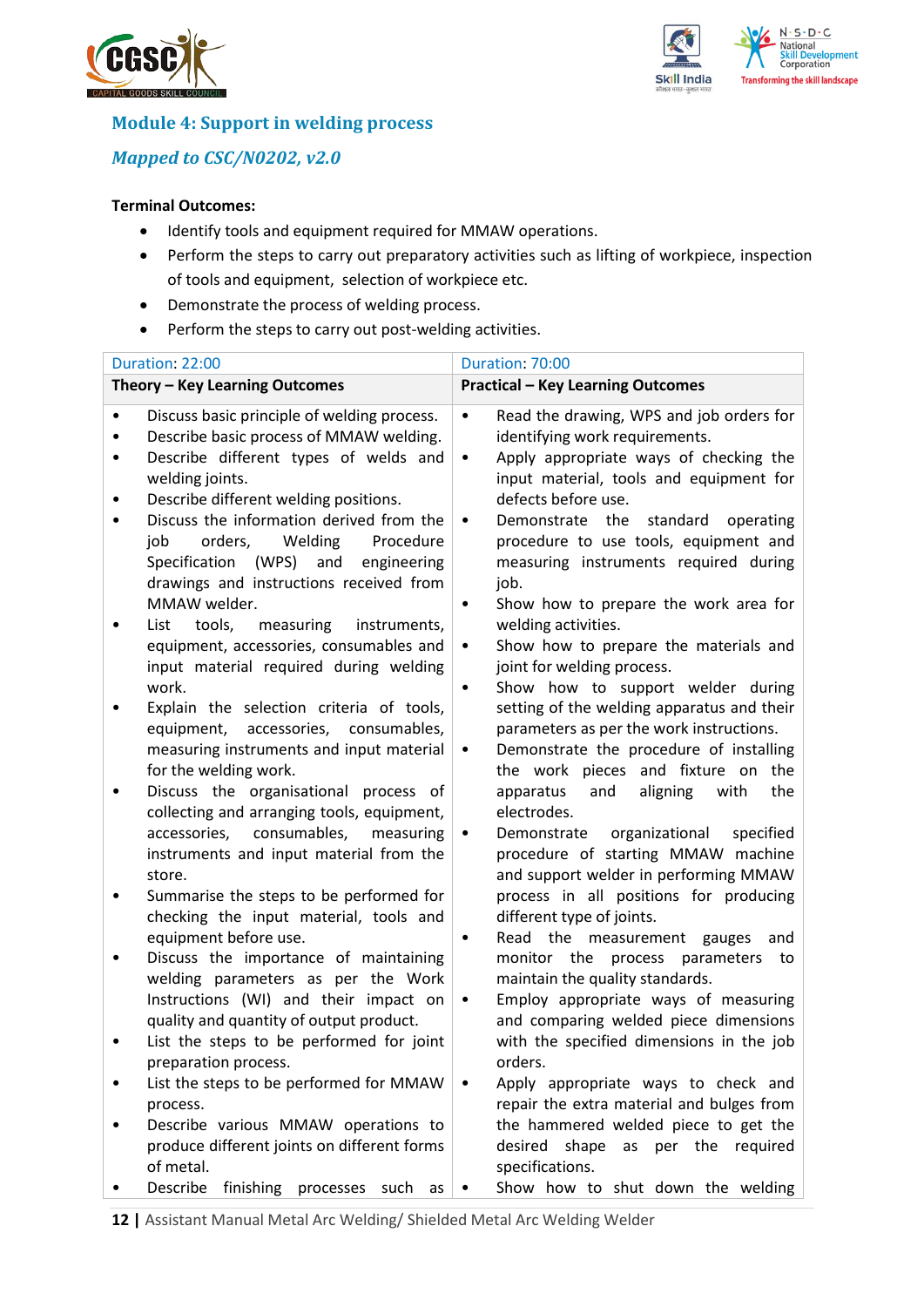

ng the skill landscape

dimensions check, removing extra material, hammering workpiece into desired shape etc. as per the required specifications.

- Discuss post welding processes like inspection, cleaning, maintenance etc.
- Explain methods of inspecting the quality of welded workpieces.
- List the commonly occurring defects and their remedies in the welded workpieces.
- Describe various various testing techniques like visual, destructive and non-destructive.
- Discuss the process of segregating, tagging and storing of damaged and ok workpieces as per organisational guidelines.
- List different methods for disposing off waste material and scrap.
- Discuss the necessary precautions to avoid any hazard and accident during welding activities.

equipment and remove the workpiece after completion of welding activities.

- Demonstrate appropriate inspection method to check the quality of welded workpieces.
- Employ appropriate testing methods like destructive and non-destructive tests for checking the quality of welded workpiece.
- Demonstrate procedure to segregate, tag and store welded pieces as per organisational guidelines.
- Demonstrate organisational procedure of cleaning and storing all the tools, machine and equipment after completion of work.
- Show how to dispose waste as per organisational guidelines.

#### **Classroom Aids:**

Whiteboard, marker pen, projector

#### **Tools, Equipment and Other Requirements**

- Basic tool box, Work bench with vice
- Hammer, Chisel set, Centre punch 9mm x 127mm, Dividers 20 cm, Wire brush 15 cm x 3.7 mm, Spark lighter, Number punch 6 mm and letter punch 6 mm, Scriber 15 cm, Tongs holding
- Steel rule, Screw driver set, Hacksaw frame adjustable 30 cm, Magnifying glass 15 cm, Weld measuring gauge fillet and butt, file set, Steel tape 182 cm flexible in case, Try square
- Rubber hose clips, Spindle key (for opening cylinder valve), Pressure regulator oxygen double stage, Pressure regulator acetylene regulator, Tip cleaner, Outfit spanner
- Power hacksaw, Portable grinder
- Power source, MMAW welding set
- Dye penetrant test kit, Ultrasonic testing kit, Magnetic particle testing kit, X-ray testing kit
- Hand book, job orders, work order, completion material requests, and Technical Reference Books.
- **Safety materials**: Fire extinguisher, welding helmet, Leather sleeves, leather safety gloves, leather aprons, safety glasses with side shields, ear plug, safety shoes and first-aid kit
- **Cleaning material**: Tip cleaner, wire brush (M.S.), cleaning agents, cleaning cloth, waste container, dust pan and brush set, liquid soap, hand towel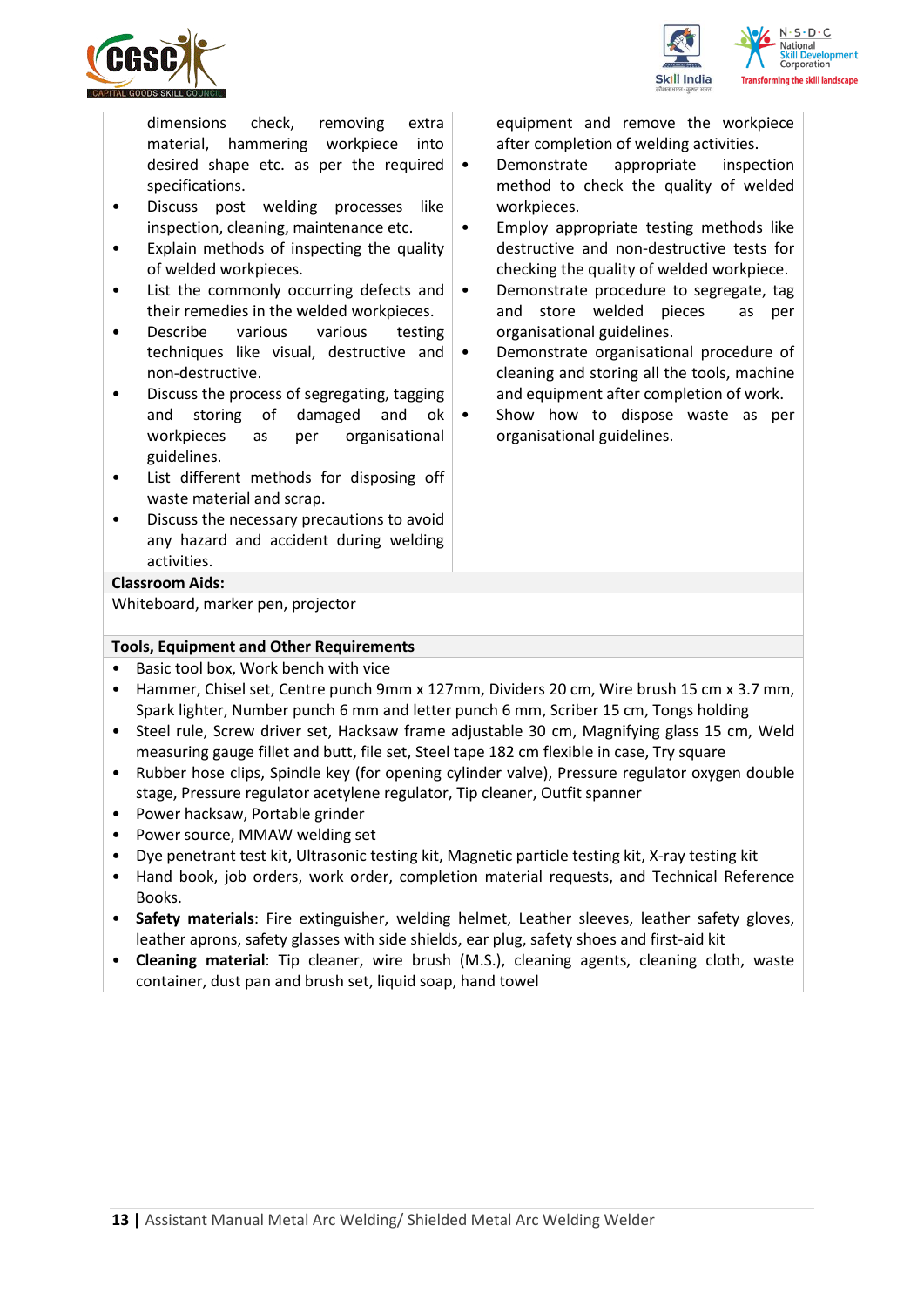



## **Module 5: Support in cutting process**

*Mapped to CSC/N0202, v2.0*

### **Terminal Outcomes:**

- Identify tools and equipment required for oxy gas cutting operations.
- Perform the steps to carry out preparatory activities such as lifting of workpiece, inspection of tools and equipment, selection of workpiece etc.
- Demonstrate the process of cutting process.
- Perform the steps to carry out post-cutting activities.

|           | Duration: 20:00                                                                                                                                                                                                                                                                      | Duration: 70:00                                                                                                                                                                                                                                                        |
|-----------|--------------------------------------------------------------------------------------------------------------------------------------------------------------------------------------------------------------------------------------------------------------------------------------|------------------------------------------------------------------------------------------------------------------------------------------------------------------------------------------------------------------------------------------------------------------------|
|           | Theory - Key Learning Outcomes                                                                                                                                                                                                                                                       | <b>Practical - Key Learning Outcomes</b>                                                                                                                                                                                                                               |
|           | Discuss basic principle of cutting process.<br>Describe oxy gas cutting operations.<br>Discuss the information derived from the<br>job<br>orders,<br>Welding<br>Procedure<br>Specification<br>(WPS)<br>and<br>engineering<br>drawings and instructions received from<br>MMAW welder. | Read the drawing, WPS and job orders for<br>$\bullet$<br>identifying work requirements.<br>Apply appropriate ways of checking the<br>$\bullet$<br>input material, tools and equipment for<br>defects before use.<br>Demonstrate the standard<br>operating<br>$\bullet$ |
|           | List<br>tools,<br>measuring<br>instruments,<br>equipment, accessories, consumables and<br>input material required during cutting<br>work.                                                                                                                                            | procedure to use tools, equipment and<br>measuring instruments required during<br>job.<br>Show how to prepare the work area for<br>٠<br>cutting activities.                                                                                                            |
|           | Explain the selection criteria of tools,<br>equipment,<br>accessories,<br>consumables,<br>measuring instruments and input material<br>for the cutting work.                                                                                                                          | Show how to prepare the materials for<br>$\bullet$<br>cutting process.<br>Show how to support welder during<br>٠<br>setting of the oxy gas cutting apparatus                                                                                                           |
|           | Discuss the organisational process of<br>collecting and arranging tools, equipment,<br>consumables,<br>accessories,<br>measuring<br>instruments and input material from the<br>store.                                                                                                | and their parameters as per the work<br>instructions.<br>organizational<br>specified<br>Demonstrate<br>$\bullet$<br>procedure of starting gas cutting machine<br>and supporting welder during oxy gas                                                                  |
|           | Summarise the steps to be performed for<br>checking the input material, tools and<br>equipment before use.                                                                                                                                                                           | cutting process.<br>Show how to adjust cylinder valves and<br>$\bullet$<br>regulator for operating pressure to                                                                                                                                                         |
| ٠         | Discuss the importance of maintaining<br>cutting parameters as per the Work<br>Instructions (WI) and their impact on<br>quality and quantity of output product.                                                                                                                      | achieve required specifications.<br>Employ appropriate ways of measuring<br>٠<br>and comparing cut piece dimensions with<br>the specified dimensions in the job orders.                                                                                                |
| $\bullet$ | List the steps to be performed for oxy gas<br>cutting process.                                                                                                                                                                                                                       | Show how to shut down the cutting<br>$\bullet$<br>equipment and remove the workpiece                                                                                                                                                                                   |
| ٠         | Describe various cutting operations or<br>techniques to produce cuts on different<br>forms of metal.                                                                                                                                                                                 | after completion of cutting activities.<br>Demonstrate appropriate inspection<br>method to check the quality of cut                                                                                                                                                    |
|           | <b>Discuss</b><br>post<br>like<br>cutting<br>processes<br>inspection, cleaning, maintenance etc.<br>Explain methods of inspecting the quality                                                                                                                                        | workpieces.<br>Demonstrate procedure to segregate, tag<br>٠<br>and store cut pieces as per organisational                                                                                                                                                              |
|           | of cut workpieces.<br>List the commonly occurring defects and<br>their remedies in the cut workpieces.                                                                                                                                                                               | guidelines.<br>Demonstrate organisational procedure of<br>$\bullet$<br>cleaning and storing all the tools, machine                                                                                                                                                     |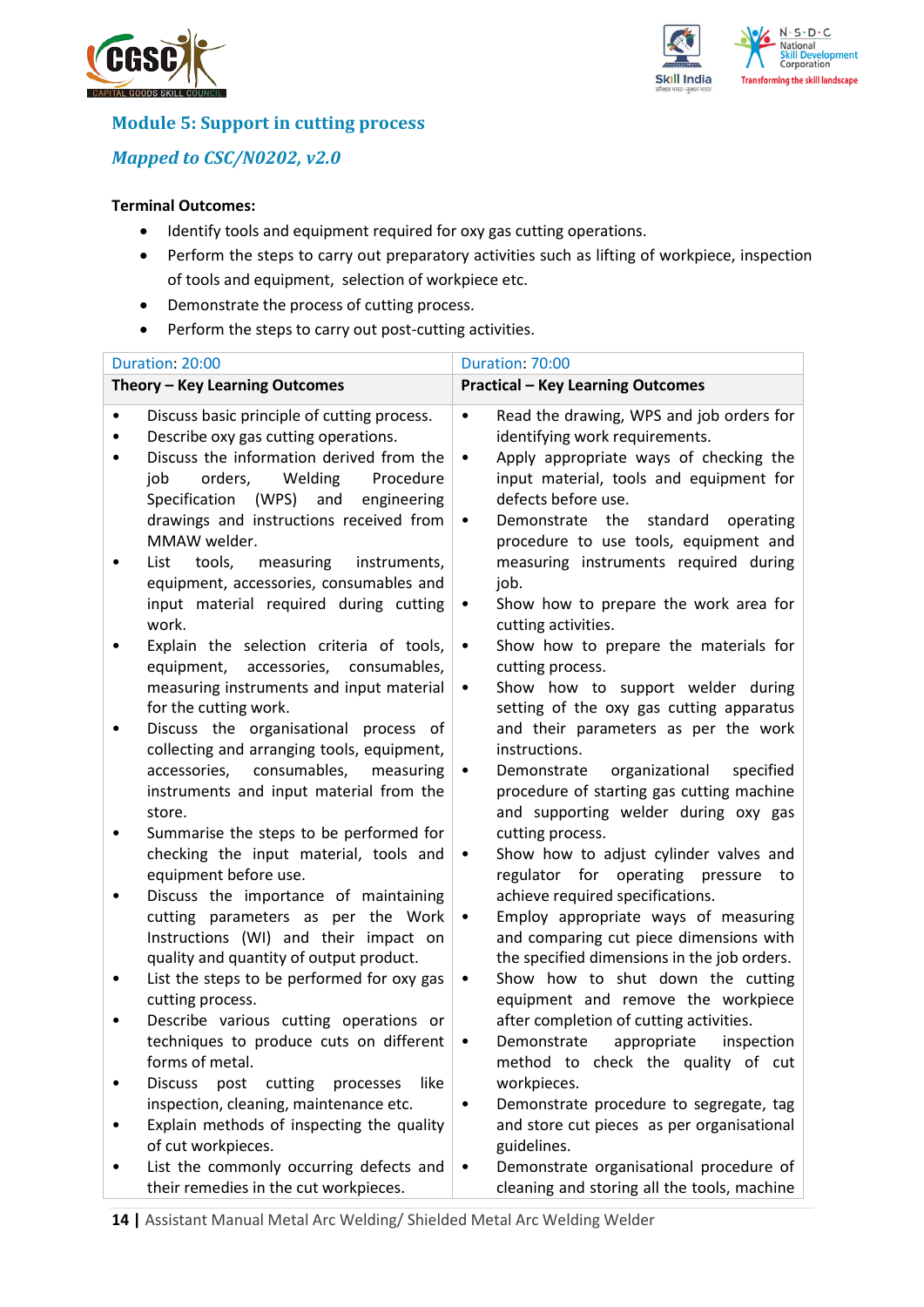



| ٠         | Discuss effect of oil, grease, scale or dirt                                                                                    |   | and equipment after completion of work. |
|-----------|---------------------------------------------------------------------------------------------------------------------------------|---|-----------------------------------------|
|           | on the cutting process.                                                                                                         | ٠ | Show how to dispose waste as per        |
|           | Discuss the process of segregating, tagging<br>and storing of damaged and ok<br>workpieces as per organisational<br>guidelines. |   | organisational guidelines.              |
| ٠         | List different methods for disposing off<br>waste material and scrap.                                                           |   |                                         |
|           | Discuss emergency procedures<br>for<br>backfires, flashback and other fires.                                                    |   |                                         |
| $\bullet$ | Discuss the necessary precautions to avoid                                                                                      |   |                                         |
|           | any hazard and accident during cutting                                                                                          |   |                                         |
|           | activities.                                                                                                                     |   |                                         |
|           | <b>Classroom Aids:</b>                                                                                                          |   |                                         |
|           | Whiteboard, marker pen, projector                                                                                               |   |                                         |

#### **Tools, Equipment and Other Requirements**

- Basic tool box, Work bench with vice
- Oxygen cylinder 7m<sup>3</sup>, acetylene cylinder 6m<sup>3</sup>, oxygen pressure regulator; acetylene pressure regulator; flashback arrestors; cutting torch; rubber hoses; cutting nozzles; trolley to secure oxygen and acetylene cylinders; chain to secure oxygen and acetylene cylinders; lighter/ flint; spanner set; spindle key; non-return valves; spade guides; radius guide; bevel guide; gas welding/ cutting table 822 cm x 92 cm x 60 cm; surface plate; scriber - 15 cm; dividers 20 cm; calliper outside 15 cm; prick punch; chisel cold flat - 19 mm; centre punch – 9 mm x 127 mm; rule 60 cm; two fold; brass toped to read inches and mm; hammer scaling 0.25 kg with handle; steel rule - 30 cm to read inch and millimetre; Vernier calliper - digital - 0- 150 mm; ball peen hammer with handle - 0.25 kg; cross peen hammer with handle - 0.25 kg; holding tongs - 30 cm; wire brush – 15 cm x 3.7 cm and double ended spanner
- Hand book, job orders, work order, completion material requests, and Technical Reference Books.
- **Safety materials**: Fire extinguisher, welding helmet, Leather sleeves, leather safety gloves, leather aprons, safety glasses with side shields, ear plug, safety shoes and first-aid kit
- **Cleaning material**: Tip cleaner, wire brush (M.S.), cleaning agents, cleaning cloth, waste container, dust pan and brush set, liquid soap, hand towel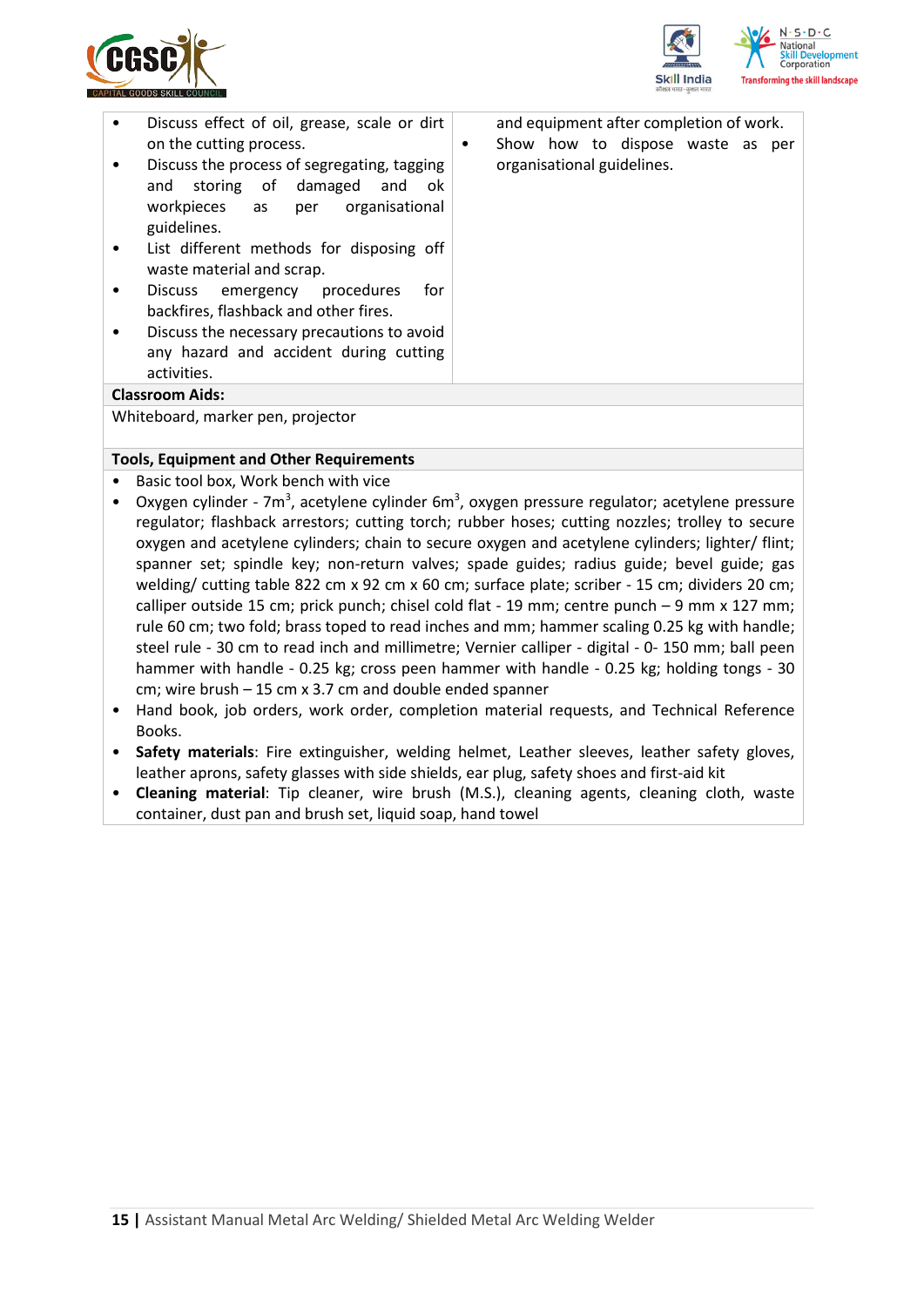



## **Annexure**

## <span id="page-15-0"></span>**Trainer Requirements**

| <b>Trainer Prerequisites</b>  |                |                                               |                       |                            |                       |                |  |
|-------------------------------|----------------|-----------------------------------------------|-----------------------|----------------------------|-----------------------|----------------|--|
| <b>Minimum</b><br>Educational | Specialization | <b>Relevant Industry</b><br><b>Experience</b> |                       | <b>Training Experience</b> |                       | <b>Remarks</b> |  |
| Qualification                 |                | Years                                         | <b>Specialization</b> | <b>Years</b>               | <b>Specialization</b> |                |  |
| Diploma                       | Mechanical     | 2                                             | Welding               | 1                          | Welding               | <b>NA</b>      |  |
| B.E/B.Tech                    | Mechanical     | 1                                             | Welding               | 1                          | Welding               | <b>NA</b>      |  |

| <b>Trainer Certification</b>                                                                                                               |                                                             |  |  |  |
|--------------------------------------------------------------------------------------------------------------------------------------------|-------------------------------------------------------------|--|--|--|
| <b>Domain Certification</b>                                                                                                                | <b>Platform Certification</b>                               |  |  |  |
| "Assistant Manual Metal Arc Welding/Shielded<br>Metal Arc Welding Welder, CSC/Q0202, version<br>$2.0"$ .<br>Minimum accepted score is 80%. | "Trainer, MEP/Q2601 v1.0"<br>Minimum accepted score is 80%. |  |  |  |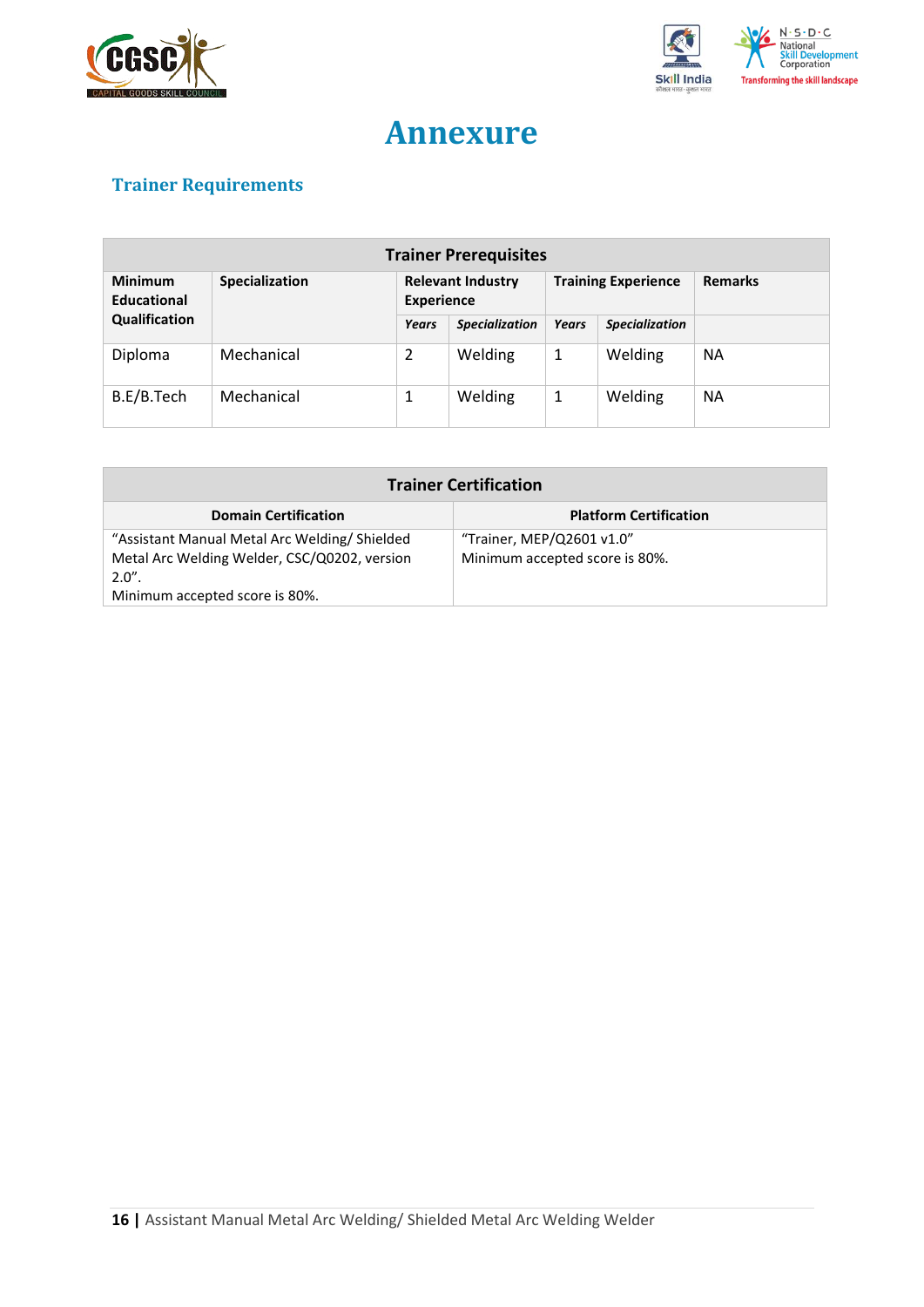

*`*

### <span id="page-16-0"></span>Assessor Requirements



| <b>Assessor Prerequisites</b>        |                       |                                               |                       |                                                 |                       |                |  |
|--------------------------------------|-----------------------|-----------------------------------------------|-----------------------|-------------------------------------------------|-----------------------|----------------|--|
| <b>Minimum</b><br><b>Educational</b> | <b>Specialization</b> | <b>Relevant Industry</b><br><b>Experience</b> |                       | <b>Training/Assessment</b><br><b>Experience</b> |                       | <b>Remarks</b> |  |
| Qualification                        |                       | <b>Years</b>                                  | <b>Specialization</b> | Years                                           | <b>Specialization</b> |                |  |
| Diploma                              | Mechanical            | 2                                             | Welding               | 1                                               | Welding               | <b>NA</b>      |  |
| B.E/B.Tech                           | Mechanical            | 1                                             | Welding               | 1                                               | Welding               | <b>NA</b>      |  |

| <b>Assessor Certification</b>                      |                                |  |  |  |
|----------------------------------------------------|--------------------------------|--|--|--|
| <b>Domain Certification</b>                        | <b>Platform Certification</b>  |  |  |  |
| "Assistant Manual Metal Arc Welding/Shielded Metal | "Assessor; MEP/Q2701 v1.0"     |  |  |  |
| Arc Welding Welder, CSC/Q0202, version 2.0".       | Minimum accepted score is 80%. |  |  |  |
| Minimum accepted score is 80%.                     |                                |  |  |  |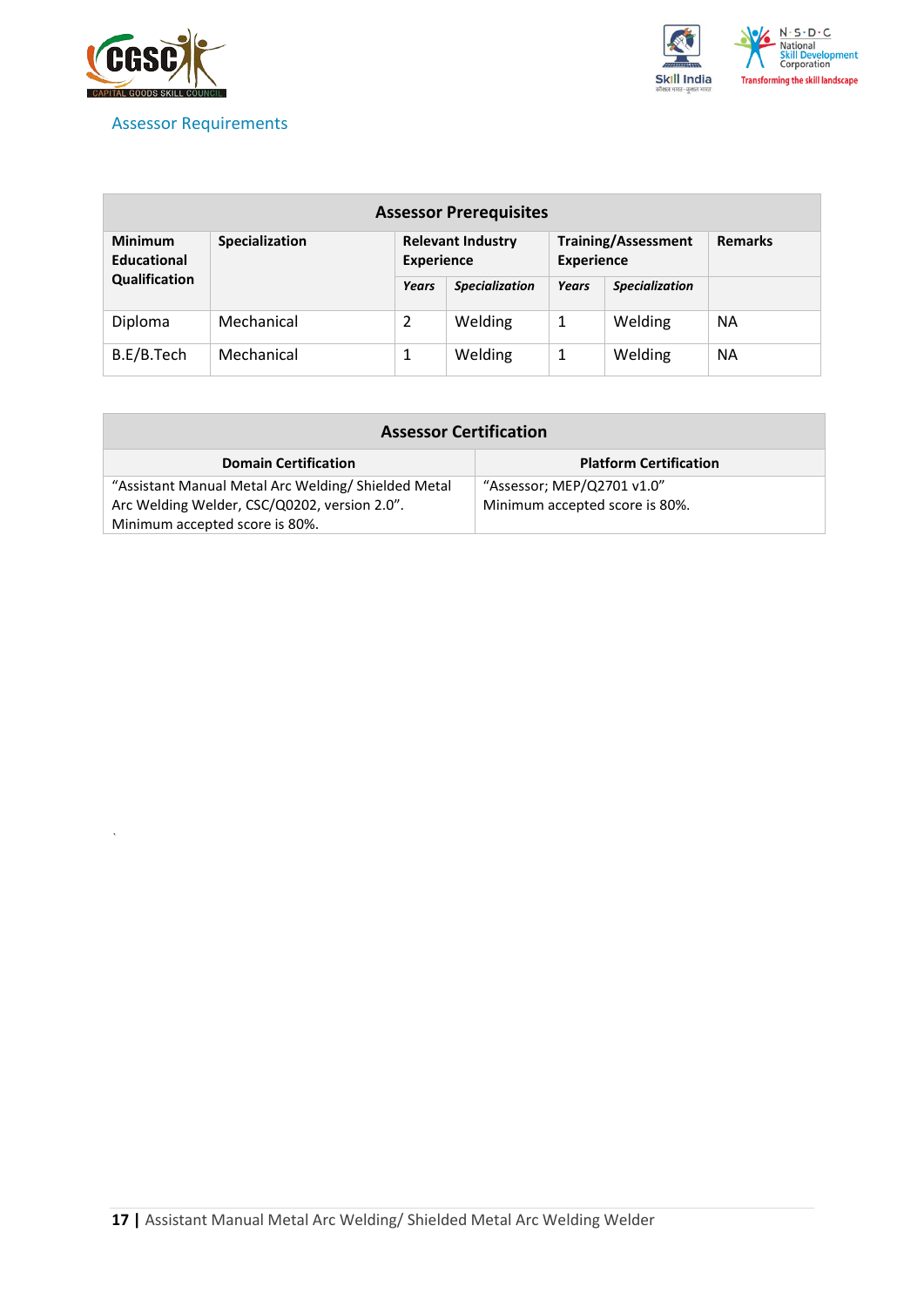



### <span id="page-17-0"></span>**Assessment Strategy**

- 1. Assessment System Overview:
	- Batches assigned to the assessment agencies for conducting the assessment on SDMS/SIP or email
	- Assessment agencies send the assessment confirmation to VTP/TC looping SSC
	- Assessment agency deploys the ToA certified Assessor for executing the assessment
	- SSC monitors the assessment process & records
- 2. Testing Environment:
	- Confirm that the centre is available at the same address as mentioned on SDMS or SIP
	- Check the duration of the training.
	- Check the Assessment Start and End time to be as 10 a.m. and 5 p.m.
	- If the batch size is more than 30, then there should be 2 Assessors.
	- Check that the allotted time to the candidates to complete Theory & Practical Assessment is correct.
	- Check the mode of assessment—Online (TAB/Computer) or Offline (OMR/PP).
	- Confirm the number of TABs on the ground are correct to execute the Assessment smoothly.
	- Check the availability of the Lab Equipment for the particular Job Role.
- 3. Assessment Quality Assurance levels / Framework:
	- Question papers created by the Subject Matter Experts (SME)
	- Question papers created by the SME verified by the other subject Matter Experts
	- Questions are mapped with NOS and PC
	- Question papers are prepared considering that level 1 to 3 are for the unskilled & semi-skilled individuals, and level 4 and above are for the skilled, supervisor & higher management
	- Assessor must be ToA certified & trainer must be ToT Certified
	- Assessment agency must follow the assessment guidelines to conduct the assessment
- 4. Types of evidence or evidence-gathering protocol:
	- Time-stamped & geotagged reporting of the assessor from assessment location
	- Centre photographs with signboards and scheme specific branding
	- Biometric or manual attendance sheet (stamped by TP) of the trainees during the training period
	- Time-stamped & geotagged assessment (Theory + Viva + Practical) photographs & videos
- 5. Method of verification or validation:
	- Surprise visit to the assessment location
	- Random audit of the batch
	- Random audit of any candidate
- 6. Method for assessment documentation, archiving, and access
	- Hard copies of the documents are stored
	- Soft copies of the documents & photographs of the assessment are uploaded / accessed from Cloud Storage
	- Soft copies of the documents & photographs of the assessment are stored in the Hard Drives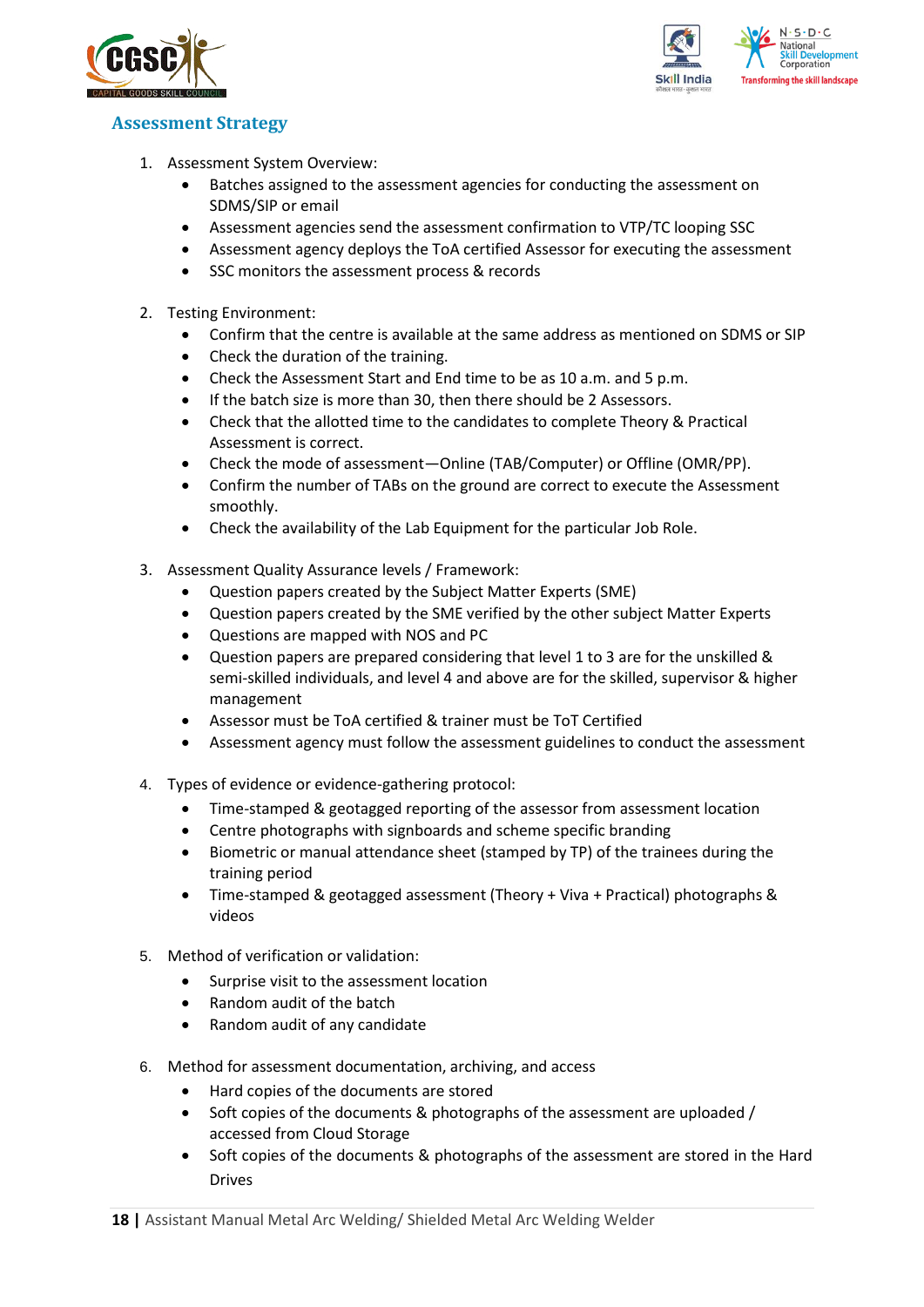

## <span id="page-18-0"></span>**References**



## <span id="page-18-1"></span>**Glossary**

| <b>Term</b>                            | <b>Description</b>                                                                                                                                                                                                                                                                                                                            |
|----------------------------------------|-----------------------------------------------------------------------------------------------------------------------------------------------------------------------------------------------------------------------------------------------------------------------------------------------------------------------------------------------|
| <b>Declarative</b><br><b>Knowledge</b> | Declarative knowledge refers to facts, concepts and principles that need to<br>be known and/or understood in order to accomplish a task or to solve a<br>problem.                                                                                                                                                                             |
| <b>Key Learning</b><br><b>Outcome</b>  | Key learning outcome is the statement of what a learner needs to know,<br>understand and be able to do in order to achieve the terminal outcomes. A<br>set of key learning outcomes will make up the training outcomes. Training<br>outcome is specified in terms of knowledge, understanding (theory) and<br>skills (practical application). |
| (M) TLO                                | On-the-job training (Mandatory); trainees are mandated to complete<br>specified hours of training on site                                                                                                                                                                                                                                     |
| OJT (R)                                | On-the-job training (Recommended); trainees are recommended the<br>specified hours of training on site                                                                                                                                                                                                                                        |
| <b>Procedural</b><br><b>Knowledge</b>  | Procedural knowledge addresses how to do something, or how to perform a<br>task. It is the ability to work, or produce a tangible work output by applying<br>cognitive, affective or psychomotor skills.                                                                                                                                      |
| <b>Training Outcome</b>                | Training outcome is a statement of what a learner will know, understand<br>and be able to do upon the completion of the training.                                                                                                                                                                                                             |
| <b>Terminal Outcome</b>                | Terminal outcome is a statement of what a learner will know, understand<br>and be able to do upon the completion of a module. A set of terminal<br>outcomes help to achieve the training outcome.                                                                                                                                             |